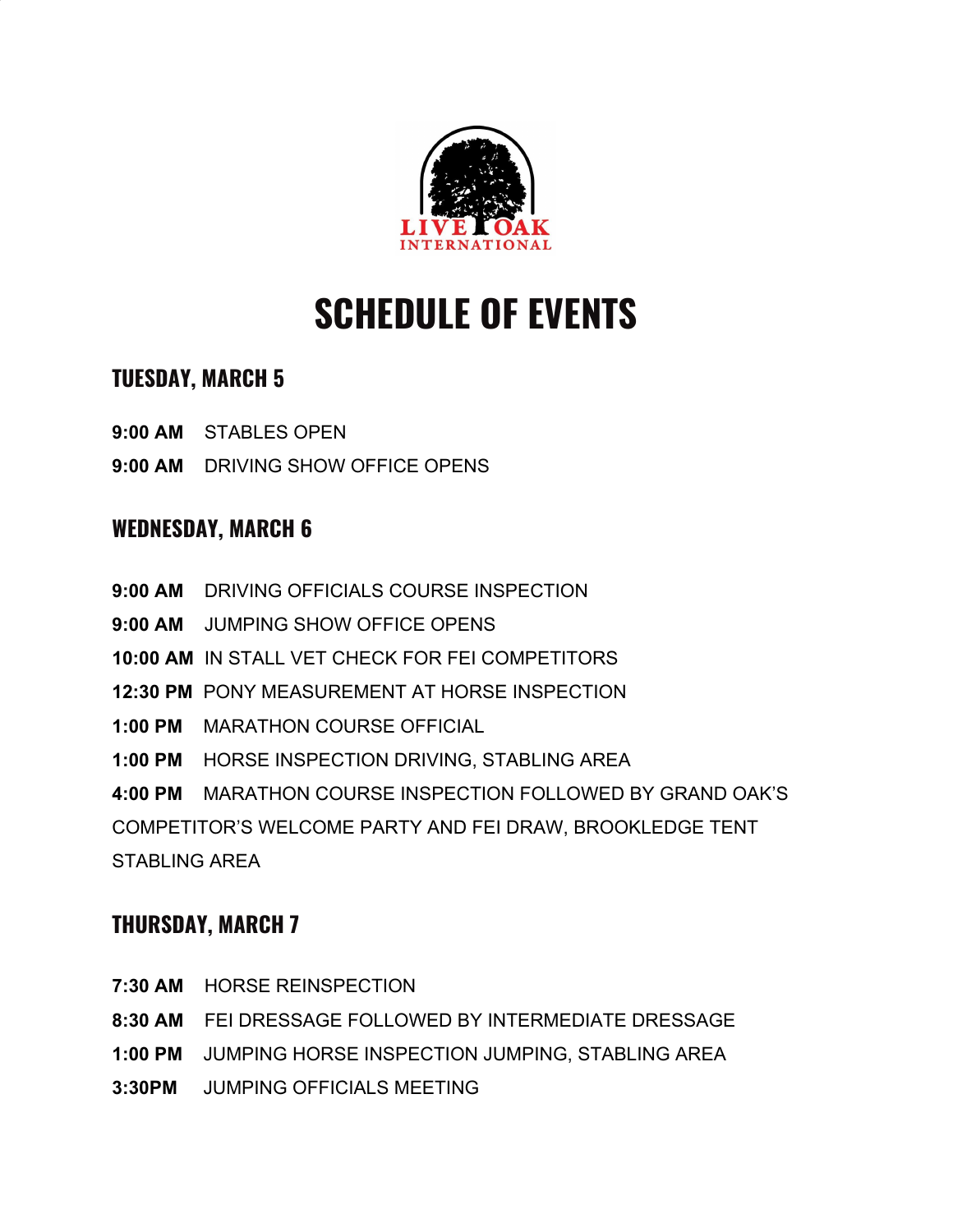**4:00 PM** MEET AT BUS IN LIVE OAK INTERNATIONAL PARADE OF NATIONS, DOWNTOWN OCALA, AUDI BEER GARDEN (VENDOR VILLAGE) **7:00 PM** CHARLES OWEN COMPETITOR'S BBQ WELCOME AND MANDATORY DRIVING BRIEFING

#### **FRIDAY, MARCH 8**

**7.30 AM** JUMPING REINSPECTION

**8:00 AM** INTERMEDIATE DRESSAGE

**12:00PM** MANDATORY COMPETITOR MEETING JUMPING, BROOK LEDGE COMPETITOR TENT

**12:30 PM** COURSE INSPECTION 1.40M JUMPING

**1:00 PM** \$10,000 WALDRON PRIVATE WEALTH 1.40M POWER AND SPEED (TABLE A)

**3:00 PM** \$35,700 CSI3\* LONGINES WORLD RANKING COMPETITION (TABLE A SPEED CLASS)

# **SATURDAY, MARCH 9**

**8:00 AM** DRIVING MARATHON **12:00 PM** PASO FINO DEMONSTRATION **12.45 PM** GRANDVIEW CLYDESDALES PERFORMANCE **1:00 PM** COURSE WALK LONGINES WORLD RANKING COMPETITION **1:30 PM** \$35,700 CSI3\* LONGINES WORLD RANKING COMPETITION **7:00 PM** LIVE OAK INTERNATIONAL *"ALL THAT GLITTERS IS GOLD"* COMPETITOR'S PARTY *Ticket Purchase Required*